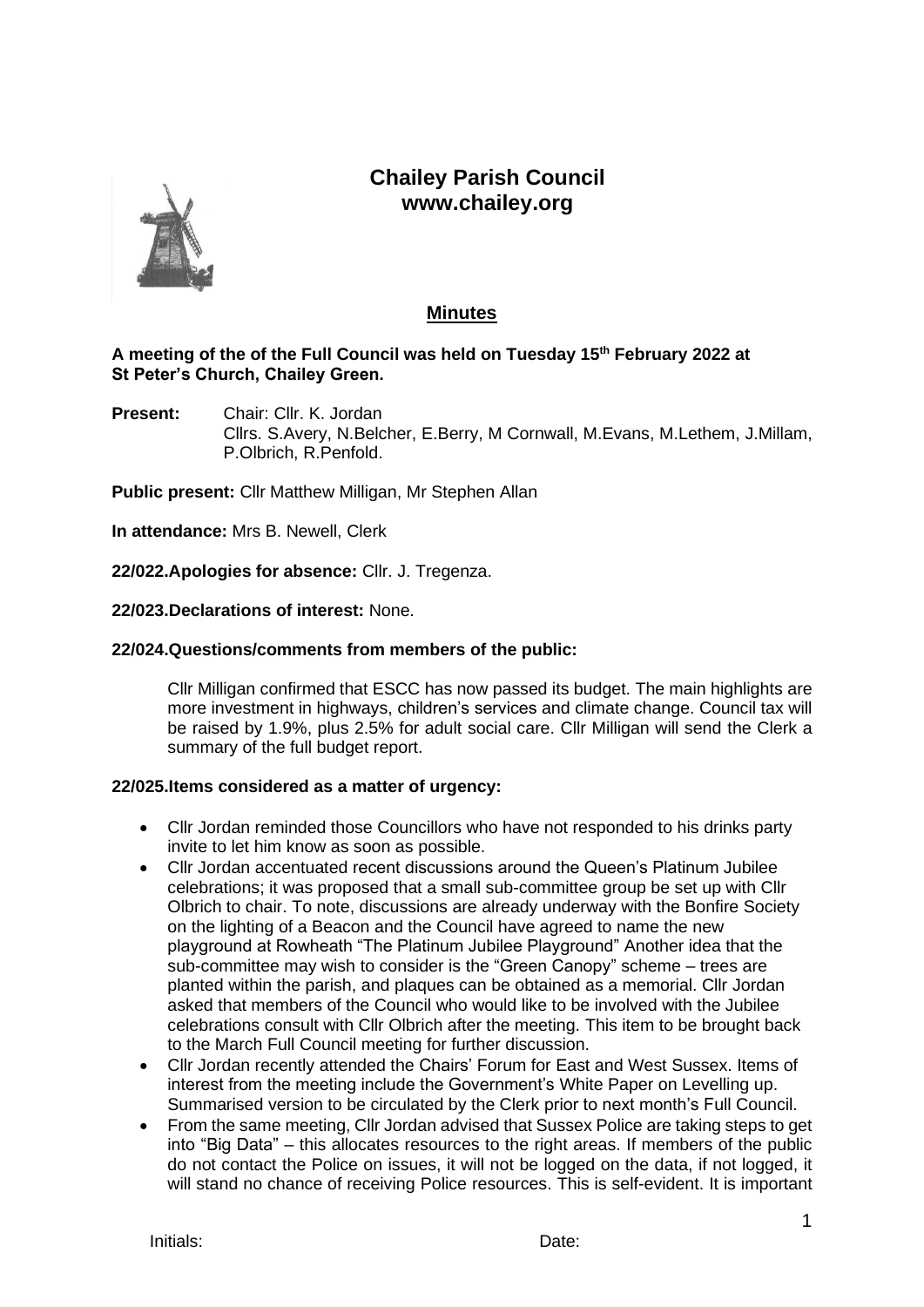however that when logging an issue that a crime number is insisted upon. An incident number will be given but this does not warrant investigation by the Police. Therefore, a Crime number should be requested if the Police are to act upon and allocate to their data system.

- The Clerk has received an estimate from GW Shelter Solutions to replace two panels of glass that were recently vandalised at the bus shelter on the A272, North Chailey (near to the entrance of Lower Station Road). Costs come to £356.06. Proposed by Cllr Olbrich to accept the quote. Seconded by Cllr Cornwall. All in favour.
- **22/026.To agree the Minutes of the Full Council Meeting held on Tuesday 18th January 2022.** The Minutes of the Full Council Meeting were agreed as being true and accurate. Proposed by Cllr Lethem, seconded by Cllr Olbrich. All in favour.

#### **22/027.To receive and if thought fit approve the financial reports for January 2022.**

The financial report for January 2022 was agreed as being true and accurate. The Clerk explained that we are not paying PAYE & NI now, this is because we are £1500 in credit as advised by HMRC. Payroll have therefore advised the Clerk to reduce payment until the figure is cleared. Cllr Lethem proposed to accept the financial report for January, seconded by Cllr Evans. All in favour.

#### **22/028.Clerk's update on matters arising from November Full Council meeting:**

- DEFRA have received the Council's objection re consent to works on the land in Back Lane & Caveridge Lane. Comments have been copied to the applicant who has declined to respond to them. The Council will be informed in due course of the decision taken.
- War Memorial names to be added, still ongoing.
- The Clerk has put Chris Fisher from the Allotments Society in touch with another plumber to fix the leaking tap.
- The Clerk has been in touch with Mr Patience who will provide a quote on fixing or replacing the fingerpost on Oxbottom Lane opposite the entrance to Lower Station Road and the fingerpost on Oxbottom Lane on the junction with Cinder Hill. There is also another fingerpost that was situated on Markstakes Road opposite the turning to Townlittleworth that has been gone for some time and needs replacing. The Clerk is in consultation with Highways on this one. Cllr Millam reported that there is also a missing fingerpost at the Chailey end of Beresford Lane that needs replacing. The Clerk thought it might be a good idea to add fingerposts to the asset inspection list that Councillors check annually.
- The Feasibility Study for the proposed lighting on the Mill Lane junction / A275, south Chailey is now with East Sussex Highways. The Clerk anticipates that the study will being in a few weeks.
- Playdale will begin constructing the "Platinum Jubilee Playground" at Rowheath on the 7th March .

# **22/029.To receive and if thought appropriate, approve the Personnel Advisory Committee's recommendation for the successor to Bettina Newell as Parish Clerk.**

Cllr Jordan thanked ESALC and Trevor Leggo for the support that they have given in the recruitment of a new Clerk to Chailey Parish Council. Interviews took place on Friday 11<sup>th</sup> February. There were three applicants, all a very high calibre. From those three, the Personnel Advisory Committee made the decision to offer the role to Mrs Debbie King. It is hoped that Mrs King can start week commencing  $21^{st}$  February which should enable the present Clerk to do an adequate handover.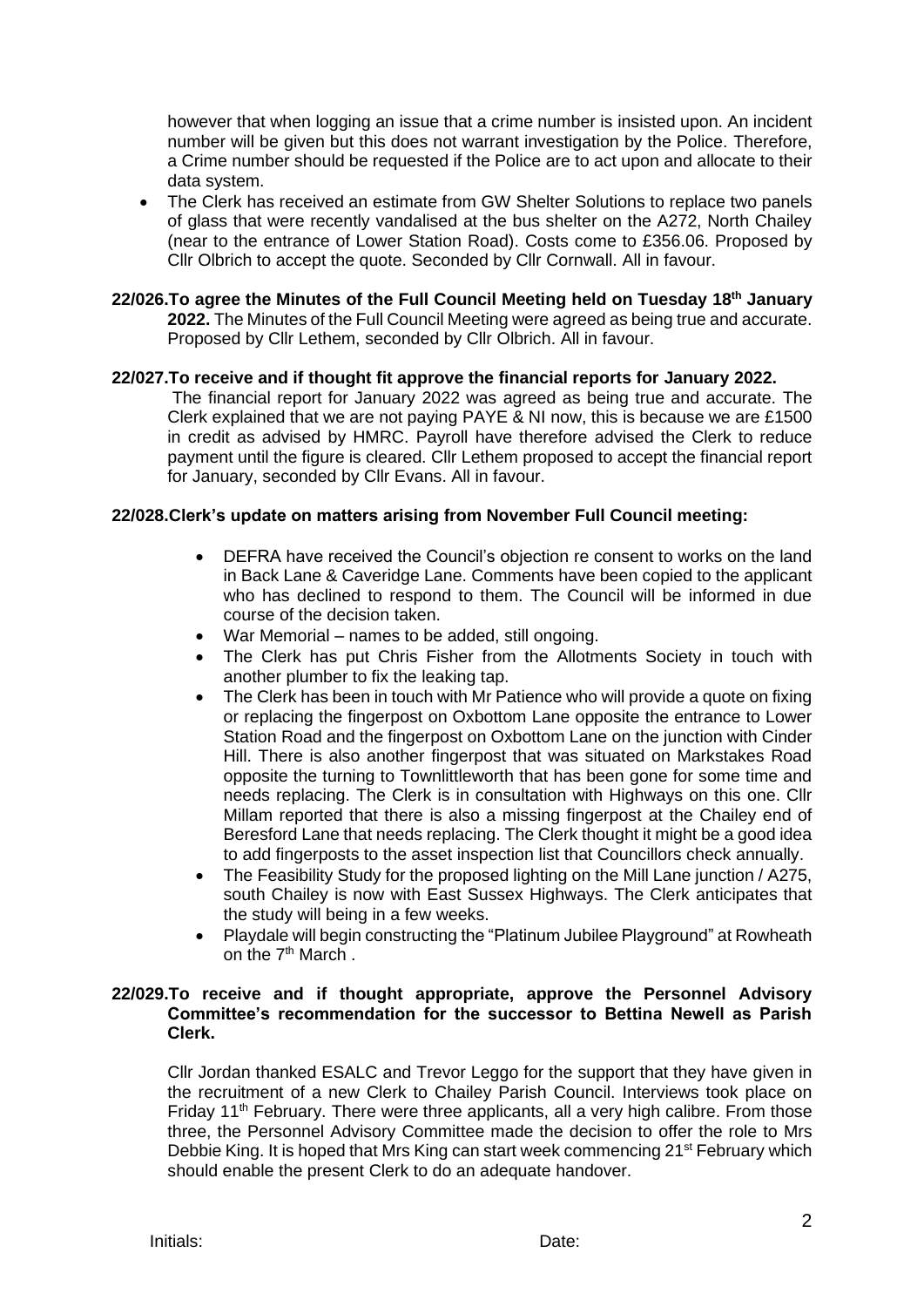It was proposed by Cllr Berry to approve the Personnel Advisory Committee's recommendation of appointing Mrs King. Seconded by Cllr Belcher. All in favour.

Cllr Jordan advised that negotiations for Parish and Town Council employees to have a wage increase has hit an impasse. Once resolved, Councils are obliged to backpay their employees. However, in the case of the current Clerk, Mrs Newell, it could be argued that the Council do not have to make a payment once she has left employment. This will not be an uncommon situation for other Parish Councils in the country. CPC will need to consider whether they wish to backpay Mrs Newell after the 10<sup>th</sup> March when she leaves. Cllr Jordan to advise on the situation as things develop.

#### **22/030.Council to consider a quote received from Mr Angus Ross to repairs to the fascia board on the Reading Room Offices.**

Mr Ross' quote comes to £487.20. Cllr Olbrich proposed to accept, seconded by Cllr Berry. All in favour.

**22/031.Councillors Evans, Avery and Olbrich to report to Council on their recent visit to Toad Hall on the issue of land encroachment and access to Toad Hall and to seek a solution from the Council on the long, outstanding issues.**

Cllr Evans explained the history of the barn built some 30 years ago which encroached on Chailey Parish Council land and on to Common land. Since then, the ownership has changed hands and the current owner, Mr Simpson is in the process of knocking the barn down and is perfectly happy for the Council to regain their land back once this is done. He would however like to see a fence put up on the boundary.

The fence will need to be like fencing already around the Common and he asked if the Council would be agreeable to paying for the fence or sharing the costs.

On a separate note, there is an entrance to Rotherfield Farmhouse, from Mill Lane on the edge of Lane End Common. Toad Hall and other buildings have also used the lane for access but do not have an easement over it. Mr Simpson would like an easement because the second access to Toad Hall will be closed off. He would be prepared to keep the road maintained

Before the Council decide on either proposal, they will need to gauge costs of the fence and to also find out if funding could come from Higher Level Stewardship as suggested by the Clerk. The Council also need to be clear on which easements already exist – Cllr Olbrich has already requested the registered title of the track. Item to be discussed at next month's FC meeting.

#### **22/032**.**Council to consider request from Mr Stephen Allan, representative from the Sports Club to change their current tenancy agreement with CPC (as advised by the Football Foundation) to one that allows them to manage and maintain the grass pitches.**

Mr Allan started by thanking the Sports Club Councillor, Cllr Olbrich for his support and interest over the years – the Club are very appreciative of his help and commitment. Mr Allan explained the funding process that the football club would like to undertake.

The Football club aspire to be the best children's football club in Mid Sussex, not just on the pitch but within the community. Numbers have grown, there are now over 120 children that play. The under 7's, which used to have between  $8 - 10$  children turning out for games now has over 30. The Club receives good support from a vibrant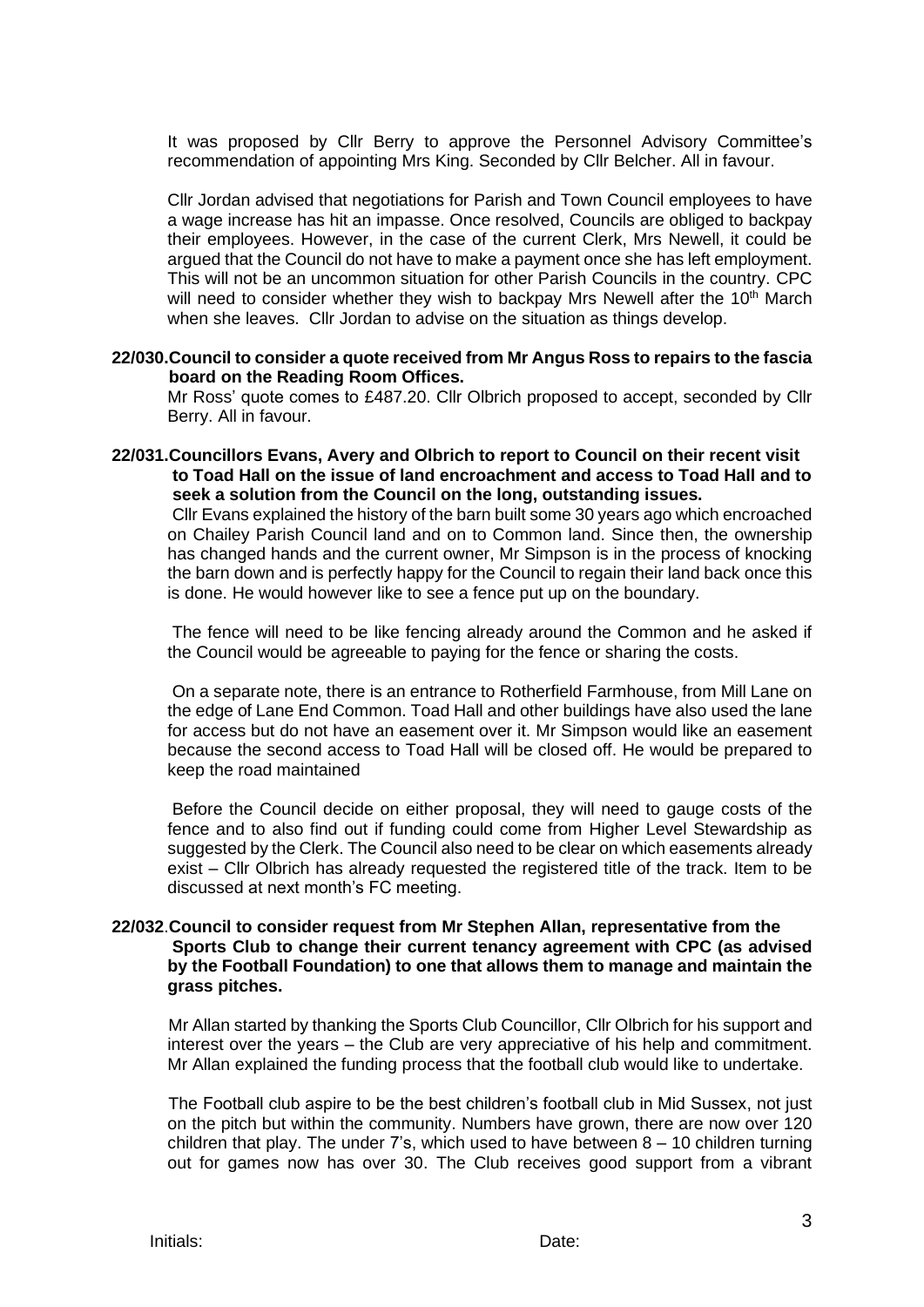volunteer committee who are engaged in the spirit of the Club and taking part in various events within the community.

Unfortunately, the playing surfaces do let them down. Often there is no football play at all because the pitch is too wet. This is acknowledged by the Club, and they accept the situation, although a long term vision would be to overhaul the drainage system. It is demoralising however, for volunteers to have to spend an hour or two before matches commence clearing dog excrement, filling in rabbit holes etc. A pitch improvement programme was started a couple of years ago focussing efforts on limited areas which could be maximised to full potential. This would involve improving the soil, removing weeds, introducing pest control, goal post safety etc. £10,000 has been invested in the pitches to achieve a better standard of use. The Football Foundation, whom the Club have worked with are now looking to implement a programme for a longer term investment. Before committing, the Football Foundation need to make sure that they are channelling their money into the right club. The Football Foundation rules state that in order to comply with this programme, the Club should have a 10 year uninterrupted lease in the name of the Club. (Currently, the club have a Tenancy at Will Lease that is renewed yearly by the Parish Council). There is another option which is a formal agreement whereby the Parish Council would hand over the responsibility to the Sports Club for work that needs doing to the pitches. Progress would be reported back to the Parish Council by the Sports Club. This is called a Site User Proforma Agreement. £18,000 would be invested by the Football Foundation over the course of 6 years for two pitches. The Club aim to put more money in themselves by fundraising.

Mr Allen asked the Council if they would be prepared to sign the Pro Forma Agreement which would allow the Club to undertake the necessary work to fulfil a much-improved standard of play area for the children.

Cllr Penfold prior to the meeting had read the documents and thought that it was a sensible agreement and a better option to take rather than a 10 year fixed term uninterrupted lease. Cllr Penfold also indicated that there is provision within the Agreement for other users to use the land if permission is sought from the Sports Club. It was therefore proposed by Cllr Evans to accept and sign the Pro Forma Agreement, seconded by Cllr Olbrich. All in favour. Mr Allen will liaise with the Football Foundation and report back to the Clerk with appropriate forms to be signed off.

#### **22/033**.**For Council to discuss the letter received from "20's Plenty for Us" campaign and agree outcome.**

A request for support from Parish Councils has been requested from the 20's Plenty for Us campaign group to support their proposal for East Sussex County Council to set 20mph as the normal speed limit, and 30mph as the exception, in residential streets and in town and village centres – ie in those places where people live, work, learn and play. Cllr Jordan proposed not to not support the campaign. However, areas such as outside schools and urban areas are suitable for the proposal, but not a blanket coverage. Seconded by Cllr Evans. Eight in favour, one against, one abstention. In spite of this decision, the Council would be happy to bring this subject to a wider audience and will raise at the Annual Parish meeting in May.

#### **22/034**. **For the Council to discuss ways of eradicating moles on Council owned land leased by Chailey resident, Mr Terry Bone.**

Mr Bone has provided a quote for removal of moles for £600. The Council considered this a lot of money. Clerk to check the lease and bring back to next month's Full Council meeting.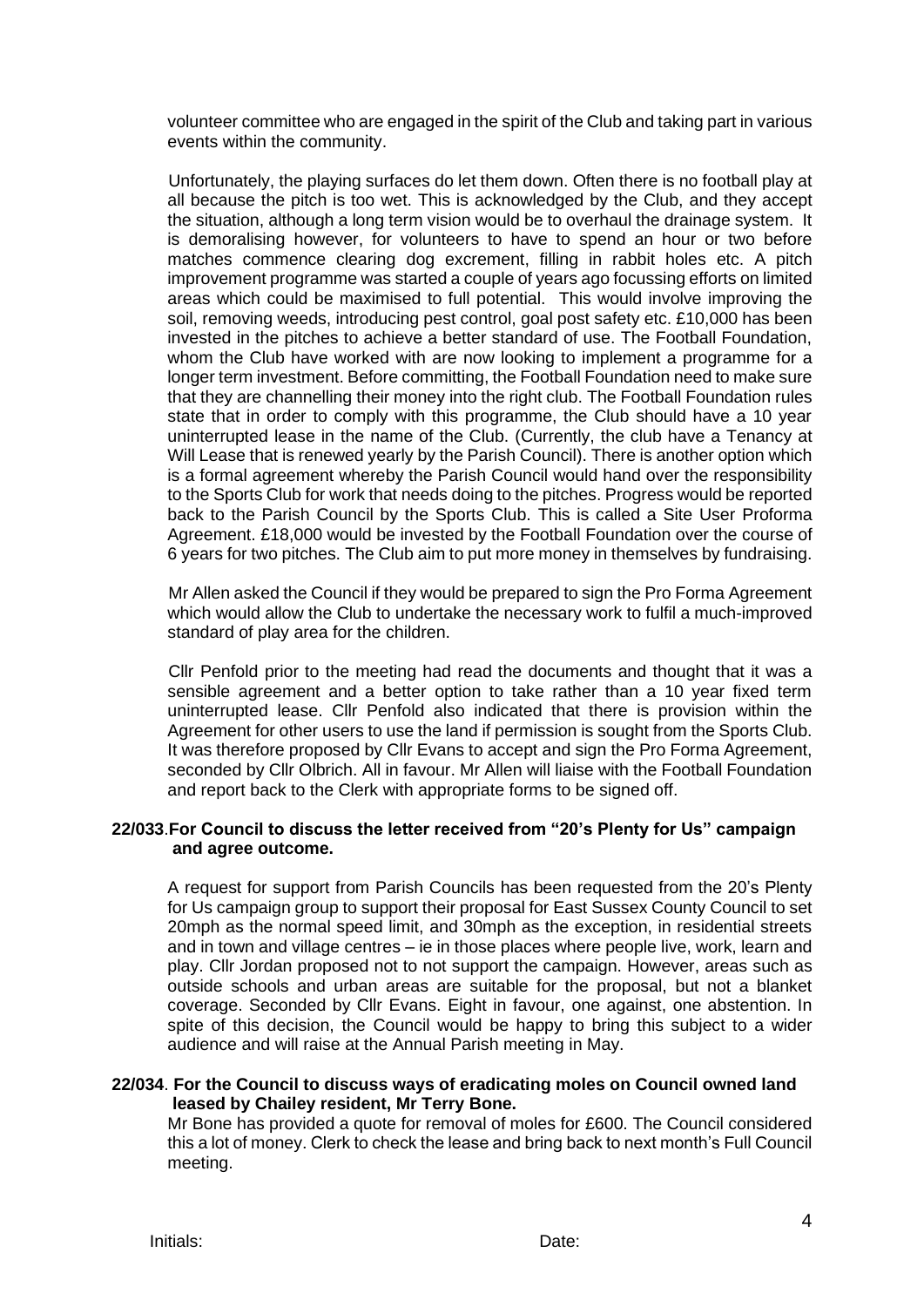# **22/035.To receive verbal reports from Councillors on their area(s) of responsibility and/or on their involvement with village organisations:**

- Cllr Avery has updated the website so that it reflects the current position of the Neighbourhood Plan. He has also put up an Event Notice for all the Parish Council meetings occurring in 2022.
- Cllr Olbrich reiterated that Playdale will begin putting in a play area at Rowheath on the  $7<sup>th</sup>$  March. Cllr Olbrich will visit all nearby residents to inform them of the works. He will also consult with the Bonfire Society to ask if Playdale can use their shipping container for storage during works. Clerk to establish with Playdale on how much space they need.
- Cllr Olbrich now has maps on all the Common land owned by the Parish Council. He hopes to make a map of all the areas to display at the Parish Council Offices. Some areas of land are not owned by anyone, and it appears that the PC have classified some land as "Common land", it may not mean that they own it. Therefore, the Parish Council will need to decide if they are going to register this land at some stage. Clerk is finding out about village green status and will report back to Cllr Olbrich.
- Cllr Lethem updated the Council on the recent findings of the Land Availability Assessment (correspondence had previously been sent to the Council). There are various sites within the village that have been deemed as developable; three being in the north of Chailey and three in the south. There is land behind the former Swan Pub (to note that the prospective developers for this site will be attending the March Planning meeting). This is likely to be a proposal for approximately 50 to 60 houses.

There is land off Markstakes Lane (near to Green lane), and the proposal is for a house for the farmer that farms the land and three plots for self-build affordable houses. There are two sites off Mill Lane (near Broomfields Farm), which are quite substantial; one for 52 houses and the other for 60. In the north, Oxbottom Lane (Chagley) has been considered as developable. The land behind Camelia Cottage is potential and Frick Farm is also potential. No decision has been made about Eton. For now it remains dormant, but expected that activity will occur in the not too distant future.

- Cllr Evans reported that the Friends of the Windmill now have three quotations for paintwork to the Mill and these are being assessed. Some research is still required on the estimates, and it is hoped to bring all three to the March Full Council meeting for discussion and for a decision to be made on who the work shall be contracted to.
- Cllr Millam reported that there have been a few thefts in the area; on Friday 11<sup>th</sup> February, there was a tractor stolen from Pellingbridge. A digger has also been stolen from Hooklands.
- Cllr Berry raised the situation of the telephone box by the former Swan Public house. The Parish Council would like to move the telephone box and use as a library. Land by the bus shelter opposite the end of Mill Lane had been considered as a suitable spot but Highways deemed the land as unsuitable. Cllr Berry does not fully understand the reasoning behind Highway's decision and feels that the Council should persevere with placing it there or actively look for another spot in the village. Clerk to bring to the March Full Council meeting the Inspector's report on this.